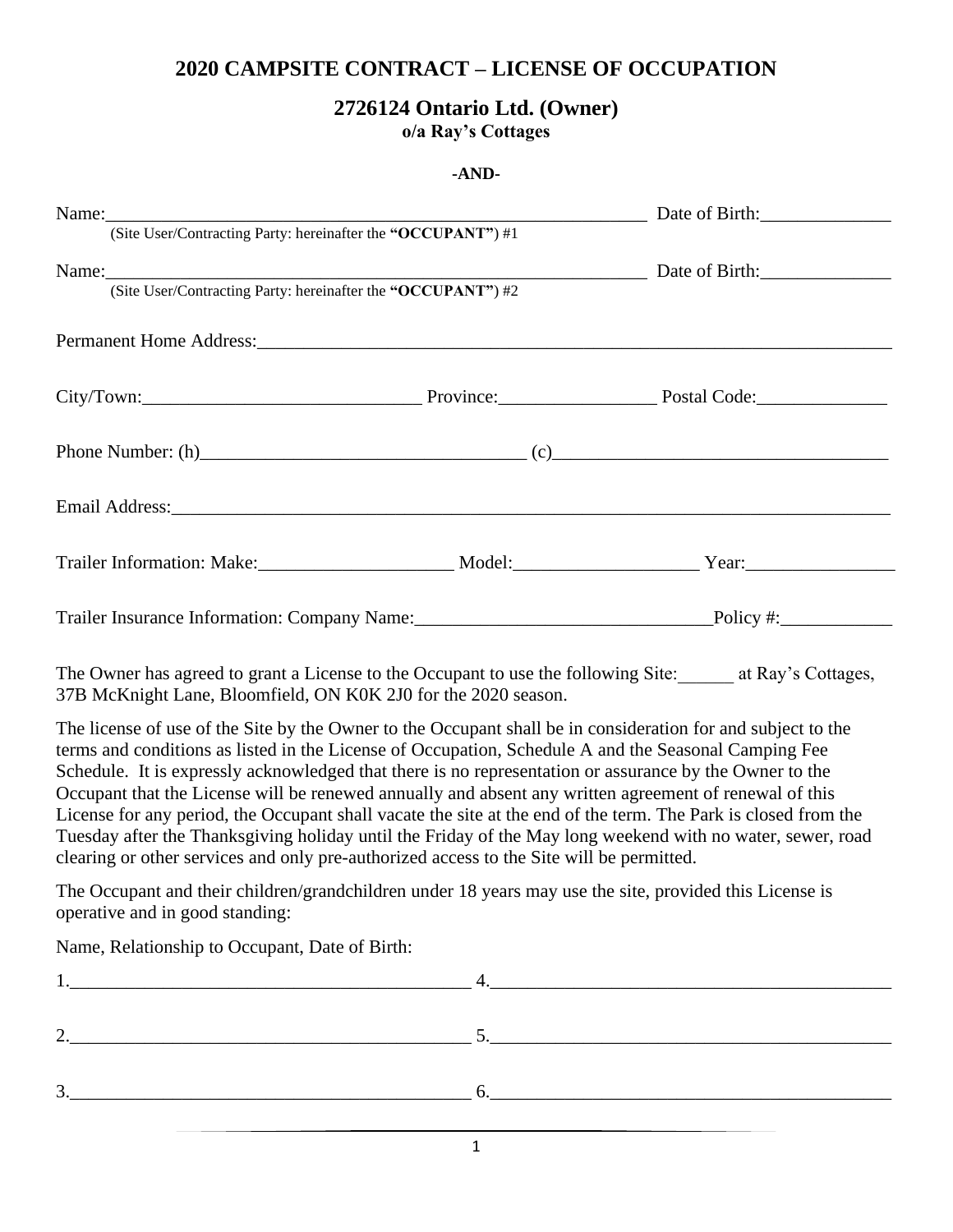The Occupant agrees to abide by the terms of this License agreement, and to ensure other permitted Site users abide by the terms of this License agreement.

- 1. It is agreed by the parties that the intended use for the Site is for seasonal recreational and vacation purposes only. The Park is designed and intended for use-for seasonal or temporary campground and recreational use only and as such the trailer on site cannot be used as a permanent residential or home address.
- 2. This License is for the occupation of the Site only and the Occupant acknowledges that they are a Licensee with respect to any facilities assigned to him and is deemed to have willingly assumed, without restriction, all risks arising out of their use of the Site and Park.
- 3. All charges for a deposit, storage, rent, services, etc., are HST applicable and due when invoiced.
- 4. All deposits are non-refundable and are held against the final balance owing in any year.
- 5. The Occupant shall not cultivate, produce or distribute cannabis anywhere on Park lands, the Site or in the Occupant's trailer.
- 6. Lawful consumption of alcohol or any other substance that may impair cognitive judgment and mobility, and the smoking or vaping of tobacco, cigarettes, or cannabis, is permitted on the Occupant's Site only and is prohibited in all common areas of the Park; however, in the event that consumption or smoking on the Site is the subject of valid nuisance complaints by other Occupants or their visitors, as determined solely by the Owner, then the Owner may further restrict such on Site consumption or smoking as deemed by the Owner to be appropriate.
- 7. The Occupant hereby acknowledges receipt of and agrees to be bound by the terms and conditions of the rules of the Park as presently in existence, being Schedule A hereto, or as may be reasonably established or at the discretion of the Owner modified from time to time. Amendments to this License, at the sole discretion of the Owner, may be instituted with written notice to the Licensee. If the Occupant objects to the amendment to the Park rules, the Occupant may, upon written notice to the Owner within seven days of receipt of such amendment, terminate the lease and leave the Park within 14 days of delivery of written notice to the Owner with no penalty.
- 8. The Occupant hereby undertakes and agrees that he will inform any family members and guests, visitors or other persons attending at the Occupant's Site as to the Park rules. The Occupant is responsible for the observance of the Park rules personally or by his permitted family members, guests, visitors or other persons attending at the Occupant's site or in the Park with the Occupant's permission or knowledge.
- 9. Any failure to remit any payments required under the terms of this agreement and any breach of any of the rules of the Park by the Occupant, his permitted family members, guests, visitors or other persons attending at the Occupant's site, shall be deemed to be a breach of this License and this License may be immediately terminated at the option of the Owner.
- 10. The Occupant hereby authorizes and directs the Owner, upon termination of this lease for any reason, to act as the Occupant's agent for the securing and/or removal of any of the Occupant's property from the above Site, or elsewhere in the Park, and the Owner shall not be liable for any damages thereby occasioned.
- 11. The Owner assumes no responsibility for any loss through fire, theft, collision or otherwise to trailers, additions, improvements or cars or their contents, regardless of cause. The Occupant agrees that the use of the Park or its facilities is solely at the risk of himself, his family and guests. The Occupant, his family and his guests, for themselves, their heirs, executors, administrators, successors and assigns HEREBY RELEASE, WAIVE AND FOREVER DISCHARGE the Owner, his agents, servants, successors and assigns OF AND FROM ALL CLAIMS, demands, damages, costs, expenses, actions and causes of action, whether in law or equity, in respect of death, injury, loss or damages to himself, his family or guests or their property HOWSOEVER CAUSED, arising or to arise by reason of occupation of the above mentioned site and use of the Park or otherwise, whether prior to, during or subsequent to this AND NOTWITHSTANDING that the same may have been contributed to or occasioned by the